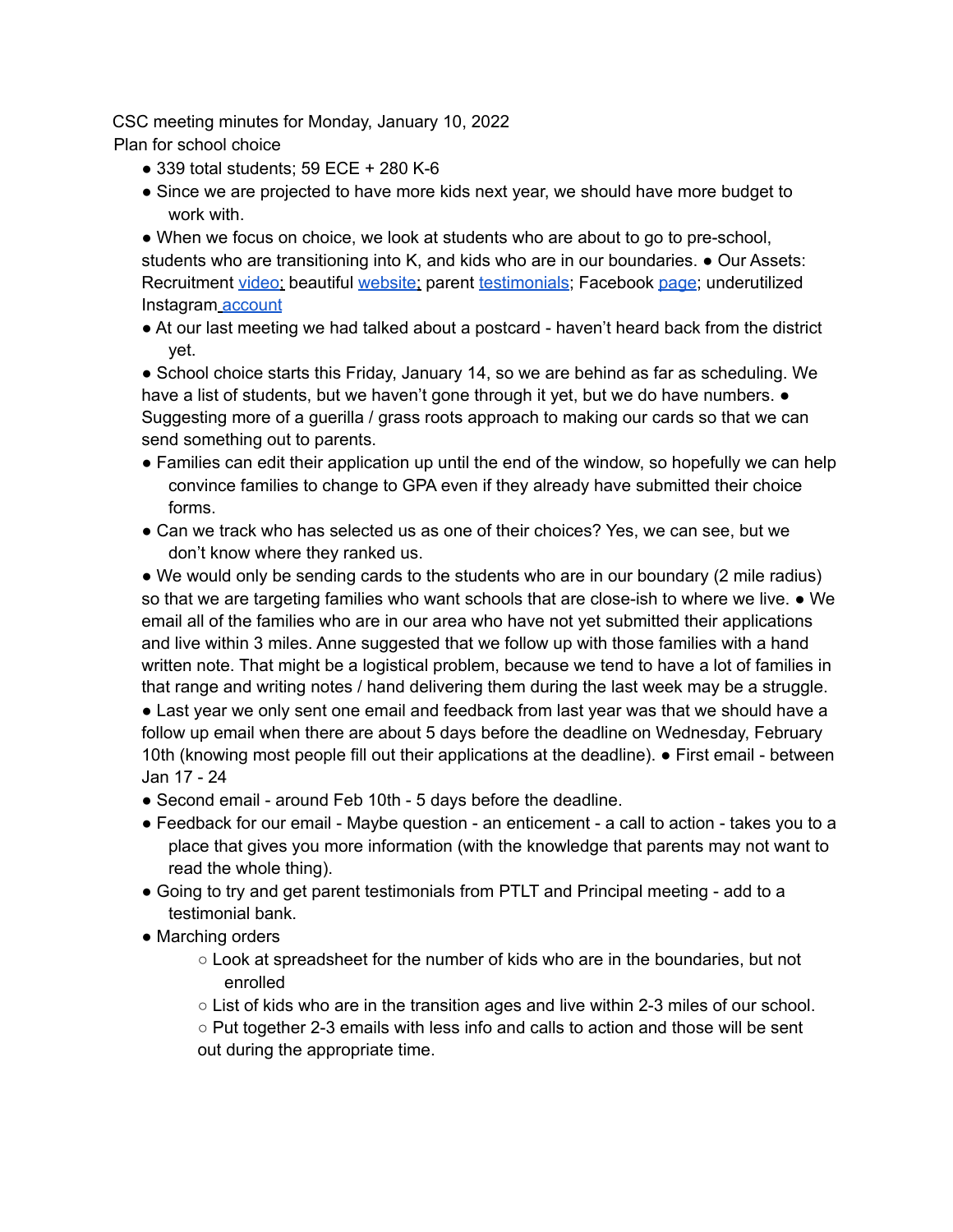Bolstering our reputations and reviews

- Could increase that with the additional testimonials
- Priority is Great Schools parents can put in reviews, encourage people we know Great Schools is pulled into a bunch of websites that are connected to housing  $\bullet$  Next steps for Maria / Paula / Leah will own the listing and that way we can update and own the listing

There will likely be another meeting at the end of January to discuss budget. If there isn't any meeting this month, there will be two meetings in February.

## **Notas de la reunión del CSC del lunes 10 de enero de 2022**

Plan para la elección de escuela

● 339 estudiantes en total; 59 ECE + 280 K-6

● Dado que se prevé que tengamos más niños el próximo año, deberíamos tener más presupuesto para trabajar.

● Cuando nos enfocamos en la elección, observamos a los estudiantes que están a punto de ir al preescolar, los estudiantes que están en transición a K y los niños que están dentro de nuestros límites.

● Nuestros activos: video de reclutamiento; hermoso sitio web; testimonios de padres; Pagina de Facebook; cuenta de Instagram / En nuestra última reunión, hablamos sobre una postal; aún no hemos tenido noticias del distrito.

● Las elecciones de escuela comienzan este viernes 14 de enero, por lo que estamos atrasados en cuanto a la programación. Tenemos una lista de estudiantes, pero aún no la hemos revisado, pero sí tenemos números.

● Sugerir un enfoque más guerrillero / de base para hacer nuestras tarjetas para que podamos enviar algo a los padres.

● Las familias pueden editar su solicitud hasta el final de las inscripciones / esperamos poder ayudar a convencer a las familias de que cambien a GPA incluso si ya han enviado sus formularios de elección.

● ¿Podemos rastrear quién nos ha seleccionado como una de sus opciones? Sí, podemos ver, pero no sabemos dónde nos clasificaron.